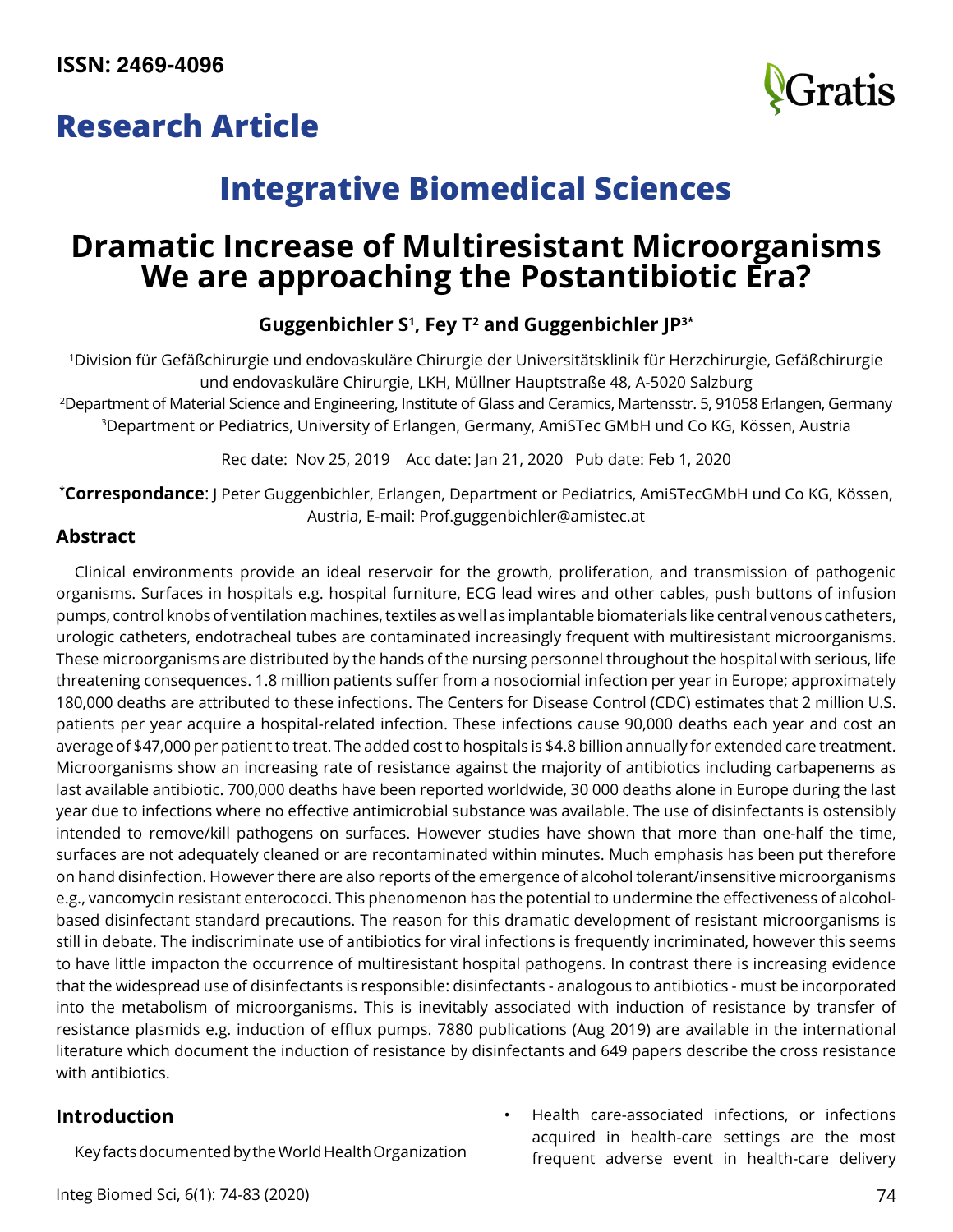worldwide.

- Hundreds of millions of patients are affected by health care-associated infections worldwide each year, leading to significant mortality and financial losses for health systems.
- Of every 100 hospitalized patients at any given time, 7 in developed and 10 in developing countries will acquire at least one health care-associated infection. The endemic burden of health careassociated infection is also significantly higher in low- and middle-income than in high-income countries, in particular in patients admitted to intensive care units and in neonates.
- While urinary tract infection is the most frequent health care-associated infection in high-income countries, surgical site infection is the leading infection in settings with limited resources, affecting up to one-third of operated patients; this is up to nine times higher than in developed countries.
- In high-income countries, approximately 30% of patients in intensive care units (ICU) are affected by at least one health care-associated infection. In low- and middle-income countries the frequency of ICU-acquired infection is at least 2-3 fold higher than in high-income countries; device-associated infection densities are up to 13 times higher than in the USA.
- Newborns are at higher risk of acquiring health care-associated infection in developing countries, with infection rates three to 20 times higher than in high-income countries [1].

Healthcare-associated infections (HAI) and antimicrobial resistance (AMR) are among the most serious public health problems globally [2]. 1.8 million patients suffer from a nosocomial infection per year in Europe; approximately 180,000 deaths are attributed to these infections [3]. The Centers for Disease Control (CDC) estimates that 2 million patients per year in the U.S. acquire a hospital-related infection. These infections caused 90,000 deaths each year and cost an average of \$47,000 per patient to treat. The added cost to hospitals is \$ 4.8 billion annually for extended care treatment [4,5].

Microorganisms show an increasing rate of resistance against the majority of antibiotics including carbapenems as last available antibiotic which adds additional problems for therapy [6]. 700,000 deaths have been reported worldwide, 30 000 deaths alone in Europe during the last year due to infections where no effective antimicrobial substance was available [7,8].

A potentially catastrophic crisis regarding the uncontrolled and dramatic increase of multiresistant microorganisms has been prognosticated by the UN Interagency Coordination Group on Antimicrobial Resistance. The group warns: If nothing is done, infections due to microorganisms resistant to all available antibiotics can be responsible until 2050 for ten million deaths annually, mostly people in Africa and Asia [9].

A large proportion of these deaths are due to the most common multidrug-resistant bacteria, i.e., *Staphylococcus aureus*, *Enterobacteriaceae, Pseudomonas aeruginosa* for which the number of directly attributable deaths is currently estimated. In 2000, the US Centers for Disease Control and Prevention estimated the total costs of NIs to be in excess of 5 billion US \$. In Germany, it is estimated that approximately 2.4 billion  $\epsilon$  are spent annually for treatment of these infections [10]. Inversely, antibioticresistant bacteria (AMR), including multidrug resistant strains, are not only responsible for HAI but are also responsible for infections in outpatients and found as part of the flora of healthy individuals, in pet animals and in the environment. They are also isolated from foodproducing animals and from food products we well as in public transportation.

Contamination of hospital surfaces with resistant bacteria and fungi is of great concern. Microorganisms grow and reproduce on almost every surface, impacting the general hygiene, causing odors, discoloration and lowered mechanical properties [11]. Surfaces containing composite materials even support the growth of microorganisms and biofilm formation. Especially in healthcare and medical facilities serious consequences are observed by the widespread contamination of surfaces [12,13]. Contamination includes implantable biomaterials with external and intraluminal contamination of short and long term central venous catheters. The contamination occurs during exchange of infusions at the luer lock [14]. Also transurethral catheters and endotracheal tubes, but also hospital furniture, ECG lead wires, wash basins, bed pans, hospital beds, trays, chairs, door handles, computer keyboards, telephones and a plethora of other plastic items e.g. push buttons of infusion pumps, turn knobs of mechanical ventilators are frequently touched by the personnel spreading the microorganisms throughout the hospital [15-17]. Contaminated surfaces are also of concern in public transportation, trains and trolleys, buses, cruise ships, airplanes and airports and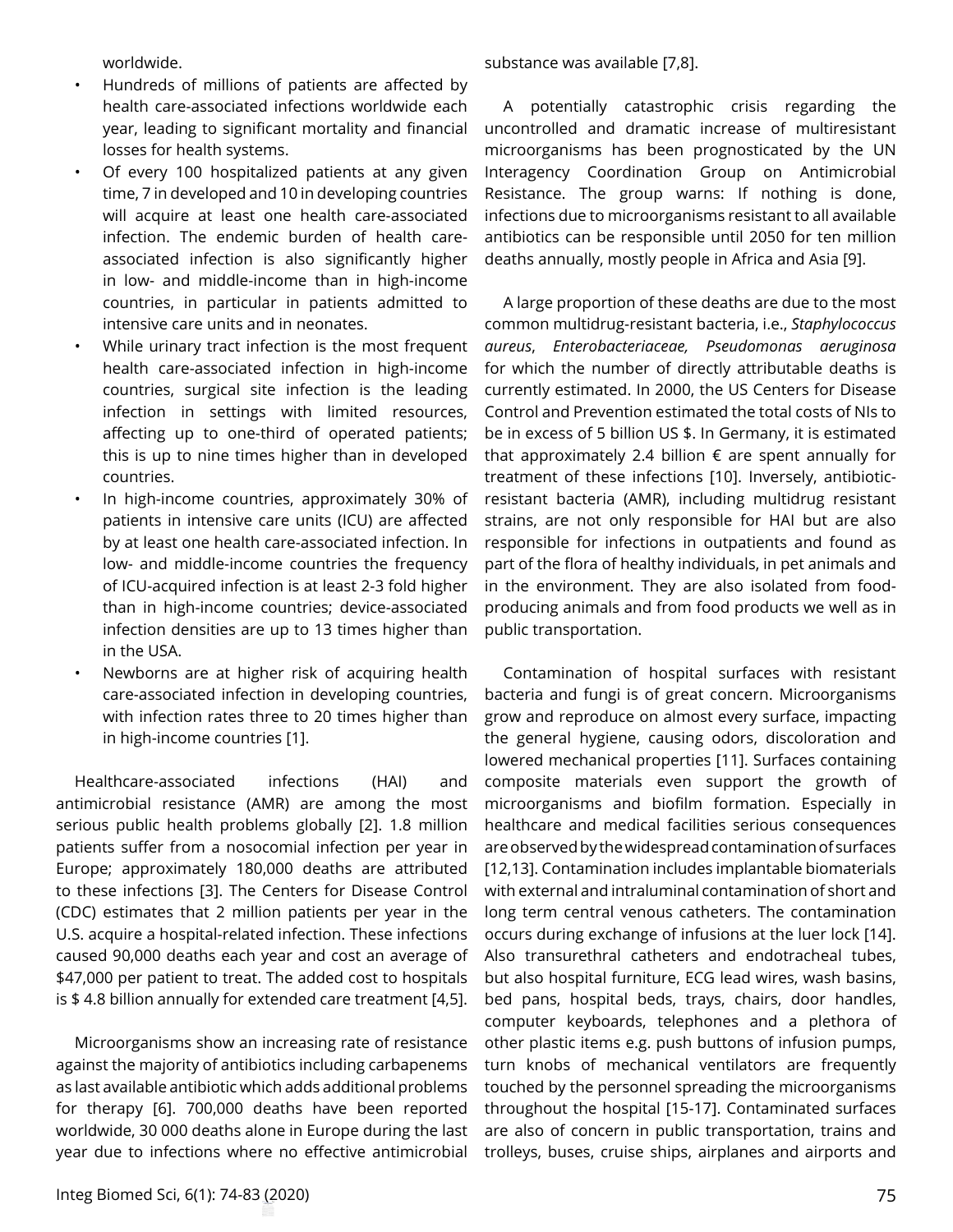also in food production and distribution. Car sharing and rental cars are considered areas of considerable concern for acquisition of resistant and potentially pathogenic microorganisms - germfree cockpits are therefore in the focus of car makers for car sharing [18-20].

The vast majority of deaths due to infectious pathogens, resistant against all available antibiotics, affect hospitalized patients followed by patients in nursing homes.This situation threatens not only patient care, but also public health, agriculture, economic and national security and economic growth. These germs will however be distributed worldwide. Damage to the economy could cause problems comparable to the global financial crisis in 2008 and 2009. In addition resistant microorganisms could throw 24 millionen people until 2030into extreme poverty, reports Prof. Dr. J. Walker, a former Nobel Prize laureate [7,21]. A recent report released by the World Health Organization (WHO) indicates that the decreasing effectiveness of antibiotics and disinfectants signals the postantibiotic era. This situation threatens our presently practiced medicine. Resistant microorganisms are now recognized as a global health problem and an upcoming major crisis in clinical medicine. This issue has been escalated by major world health organizations to one of the top health challenges facing the  $21<sup>st</sup>$  century [22]. Immediate coordinated and ambitions countermeasures are immediately required.

#### **Resistance**

There is overwhelming evidence of microorganisms developing resistance to chemical disinfectants commonly used in the clinic. They also show cross resistance with antibiotics especially since the mechanisms-ofaction between antibiotic resistance and resistance to disinfectants is similar [23].

Overuse and misuse of antibiotics are considered generally as one reason for the rise in antibiotic resistance. The lack of attention to pharmacokinetic andpharmacodynamic properties of antimicrobial substances as well as the use of antibiotics with incomplete bioavailability, biliary elimination and long halflifes with subinhibitory concentrations over a prolonged period of time contribute more to survival conditions of microorganisms in community medicine. However, this has virtually no impact on the emergence of multiresistant hospital pathogens.

Biocides are critical components of intervention strategies used in clinical medicine for preventing the

dissemination of nosocomial infections. The widespread use of antiseptic and disinfectant products has raised great concern on the development of microbial resistance, in particular cross-resistance with antibiotics [24]. Biocides are also used in community environments for personal hygiene and to prevent cross-contamination with foodborne pathogens. In vitro studies show that the ostensible use of disinfectants results in reduced susceptibility to biocides and antibiotics by intrinsic or acquired mechanisms of resistance [25]. Disinfectants - similar to antibiotics - must be incorporated into the metabolism of microorganisms, the induction of resistance by disinfectants is potentially inevitable.

The broad application of chemical disinfectants used as a standard infection control strategy requires an understanding of the development of antimicrobial resistance in bacteria following a biocide exposure. Resistance of microorganisms to disinfectants has now been documented in more than 7900 publications in the international literature. The evidence of the occurrence of bacterial resistance and its mechanisms of action as well as a debate how to measure bacterial resistance to biocides is of crucial importance. If disinfection resistance occurs but remains unrecognised by the hospital staff, inadequate disinfection of surfaces may lead to ineffective eradication of infectious microorganisms, resulting in serious consequences such as uncontrolled spread of multidrug resistant microorganisms with outbreaks.

The current sterilisation and disinfection regimens do not meet the standard anymore and select multiresistant strains including the most formidable carbapenem resistant Klebsiella pneumoniae (CRKP) present in the hospital environment: This is an urgent problem that needs to be addressed in each individual hospital. As we cannot rely on adequate eradication of microorganisms by disinfectants highest emphasis is now put on adequate hand hygiene measures [26]. Over recent years, researchers have noted a steady rise in the number of serious infections caused by one particular drug-resistant bacterium - *Enterococcus faecium*. Despite the wide use of alcohol-based disinfectants, *E. faecium* is now a leading cause of hospital-acquired infections. The ethanol tolerance of this strain appears to result in large part from adaptive and evolutionary changes in cell membrane composition. The development of alcohol-tolerant strains of *E. faecium* has the potential to undermine the effectiveness of alcohol-based disinfectant standard precautions [27-29]. This is confirmed by a large outbreak involving 230 patients in a Swiss hospital in 2018 [30].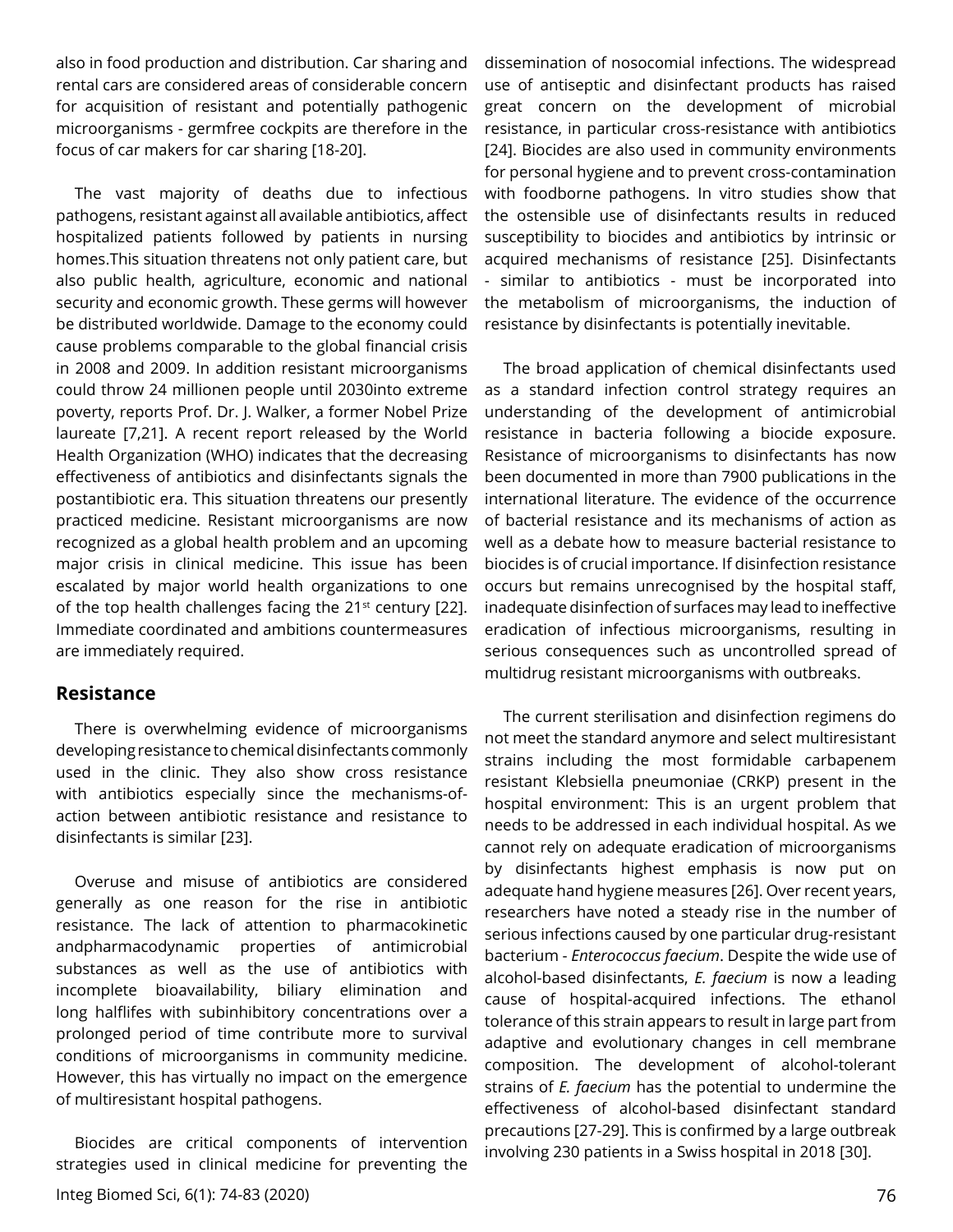Eliminating bacteria from the hospital environment is especially pertinent for *K. pneumoniae* or Vancomycin resistant *Enterococci*, as these bacteria are easily spread via contact with surfaces on which they have been shown to survive for a prolonged period of time, sometimes >30  months [31]. Carbapenem-resistant *Klebsiella pneumoniae* infections have become an independent risk factor for in-hospital death and strategies to prevent initial infection by eliminating or at least reducing the presence of these bacteria in the clinical environment is of critical importance and should be given high priority [32]. The finding that admission to a room previously occupied by a patient infected with a hospital pathogen increases the risk of acquiring that pathogen and the combination with intervention studies provides the most powerful evidence that contaminated surfaces contribute to transmission [15]. Much emphasis has therefore to be payed to improve surface decontamination.

Microorganisms have adapted to biocide exposure by acquiring plasmids and transposons that confer biocide resistance, the same survival strategies to disseminate acquired mechanisms of resistance to biocides as they have for resistance to antibiotics [33]. *qacE* and *qacΔE* were isolated from a class I integron in the R751 plasmid, which was first isolated from *K. pneumoniae*. Both genes mediate resistance by a proton pump, and both confer bacterial resistance to quaternary ammonium disinfectants (e.g. benzalkonium bromide, benzalkonium chloride and domiphen bromide), biguanide compounds (such as chlorhexidine) and hydrazones [34]. This efflux pumps have a wide range of substrates and can discharge acridine orange, crystal violet, ethidium bromide and many other agents including virtually all antibiotics from the bacterial cell.

There has been previous precedence to support that drug-resistant bacterial strains with co-resistance to a particular disinfectant could have a survival advantage in hospital settings, potentially leading to an outbreak [35]. Pan-resistant pathogenic CRKP strains contained various drug-resistance genes and exhibited relatively high resistance to ethyl alcohol, chlorhexidine acetate and iodophor [25]. Monitoring the drug-resistance rates of CRKP strains displaying disinfectant resistance may facilitate appropriate and effective sterilisation and thus preventing the spread of these pan-resistant strains [36]. Energy-driven drug efflux systems are increasingly recognized as mechanisms of antibiotic resistance [37]. Chromosomally located or acquired by bacteria, they can either be activated by environmental signals or by a

mutation in a regulatory gene. Two major categories exist: those systems energized by proton motive force and those dependent on ATP. The pumps may have limited or broad substrates, the so-called multiple drug resistance pumps, which themselves form a number of related families. The multiple antibiotic resistance (mar) locus and mar regulon in Escherichia coli and other members of the Enterobacteriaceae is a paradigm for a generalized response locus leading to increased expression of efflux pumps [37]. One such pump, the AcrAB pump extrudes biocides such as triclosan, chlorhexidine and quaternary ammonium compounds as well as multiple antibiotics. In Pseudomonas aeruginosa, a number of multidrug efflux pumps export a broad range of substrates [38].

Indeed, one study showed that MRSA carrying this genotype persisted in patients after chlorhexidine treatment, and another showed that the MBC of the *qacA/ B*-containing MRSA for chlorhexidine was three times higher compared to other MRSA strains. Interestingly, it has been observed that a CRKP (Carbapenem resistant Klebsiellapnumoniae) population had the highest resistance rates against chlorhexidine (78%), which is consistent with previous reports showing high MIC values for chlorhexidine against MRSA. In addition the results of various studies showed that clinically isolated CRKP were highly resistant not only to anti-infective drugs but also to many of the disinfectants commonly used in the clinic [39]. Indeed, the resistance rate of the CRKP strains to the common disinfectants chlorhexidine acetate, iodophor, iodine tincture, benzalkonium bromide, glutaraldehyde and ethyl alcohol was 78, 74, 67, 63, 59 and 52%, respectively.

The evolution of resistance against antibiotics and desinfactants during the last decade is now occurring at an alarming rate.These data serve to alert clinicians that the use of any one of the disinfectants listed above may not effectively and reliably eliminate all CRKP strains from the environment, which may threaten patient prognosis and safety, and even promote the spread of such pathogens in endemic areas and within hospitals. These findings underscore the importance of consistently being aware of the types of strains present in an individual clinic over time as well as monitoring the antimicrobial activity of disinfectants that are most effective against the specific strains. Neglecting this type of monitoring may lead to more serious consequences as bacteria acquire more drug-resistant genes or become tolerant to disinfectants used in hospital settings.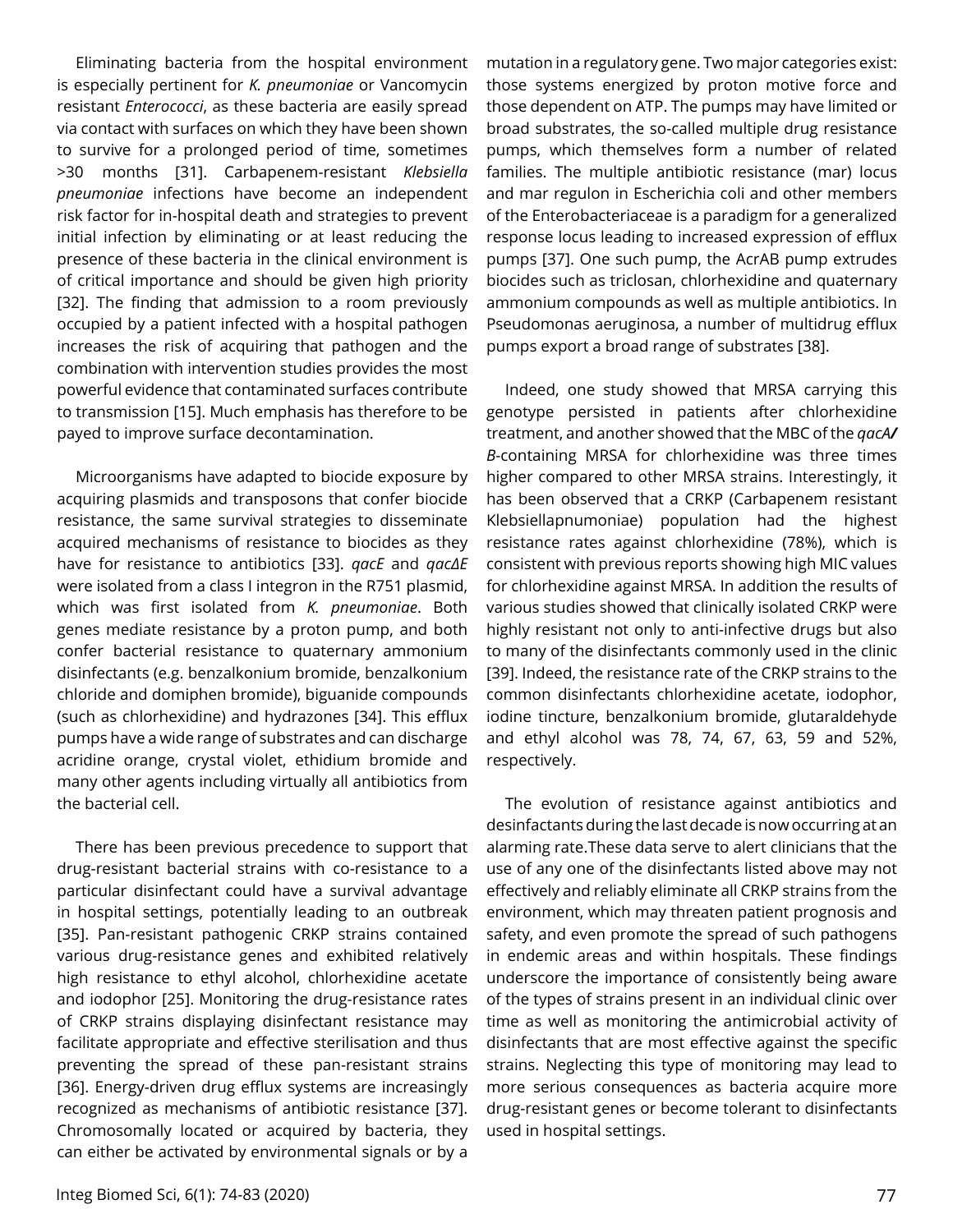Therefore, disinfectants to which bacteria have good sensitivity should be selected specifically for the panresistant strains found within a particular environment, which requires clinicians to identify which strains are present in their own hospital and which disinfectants are effective against these specific strains. Moreover, an appropriate extension of disinfection time and even the combined use of a variety of disinfectants may improve the effectiveness of disinfection, and comprehensive measures should be adopted, especially in strengthening hand hygiene before and after contact with infected patients or contaminated materials.

Disinfection of surfaces is therefore not constructive as ample evidence exists for tolerance of microorganisms to sublethal levels of various disinfectants e.g. quaternary ammonium compounds (QAC) i.e., benzalkonium chloride as well as chlorhexidine, hexadecylpyridinium and cetrimide. The resistance of QAC based disinfectants to antibiotics is conferred by the resistance determinants qacH and bcrABC. The presence and distribution of these genes have been anticipated to assume a role in the survival and growth of various microorganisms. It has been described that disinfectants (e.g. benzalkonium chloride) even enhance the growth of Listeria monocytogenes in the food industry [40].

## **Biofilm Formation**

A particularly critical aspect of microbial growth on surfaces is biofilm formation. Microorganisms universally attach to surfaces and produce extracellular polysaccharides, resulting in the formation of a biofilm. A biofilm is a dense accumulation of bacteria and can be up to 150 µm thick. The bacteria in a biofilm protect themselves against external influences by various mechanisms. For instance, they expel sticky polysaccharides that help them to attach to surfaces and retain ambient conditions. Biofilms can form on various surfaces such as metals, ceramics and glass. Microorganisms on polymer surfaces are particularly prone to biofilm formation, as several polymers themselves or contained additives provide direct nutrition for bacteria. About 80% of human infections are caused by biofilm-associated microorganisms which are insensitive to antimicrobial agents i.e., antibiotics as well as disinfectants and the potential for these organisms to cause infections in patients e.g. with implantable biomaterials still prevails [41]. The lack of nutrients in a biofilm results in most bacteria results in so called "hibernation" with exceedingly low external metabolic activities.

Microorganisms in biofilms are difficult to eradicate with antibiotics and disinfectants and may even survive harsh cleaning and disinfection procedures. The mechanisms responsible in biofilm resistance to disinfectants are multifactorial. Until the last decade, it was assumed that biofilms conferred antibacterial resistance due to the density of their polysaccharide chains inhibiting diffusion of antibiotics and disinfectants [42]. However, it was demonstrated that antibiotics do in fact diffuse through biofilms well. Although the precise origin of such resistance remains still in debate, different studies have shown that it is a multifactorial process involving the spatial organization of microorganisms in the biofilm [43]. A relevant issue for resistant microorganisms in a biofilm is hibernation i.e., microorganisms don't take up foreign materials e.g. antibiotics and disinfectants from the outside. It has been demonstrated that in thick *P. aeruginosa* biofilms, cells are physiologically distinct spatially, with cells deep in the biofilm in a viable but antibiotic-tolerant slow-growth state. Disinfectants as well as antibiotics are of limited success against microorganisms embedded in biofilms and currently pose a difficult and complicated challenge for microbiologists and clinicians [44]. Antibiotic treatment alone is inadequate to overcome biofilm infections.

### **Distribution**

For many decades, antibiotics and disinfectants were considered an effective weapon against infectious microorganisms. The evolution of resistance against antibiotics but also against disinfectants during the last decade is now occurring at an alarming rate and is outpacing the development of new countermeasures capable of thwarting infections in humans. Microorganisms on these surfaces contaminate the hands of the personnel and transfer these frequently multi-resistant microorganisms from inanimate surfaces to patients and vice versa.There is compelling evidence from modeling of transmission routes, microbiologic studies, observational epidemiology studies, intervention studies, and outbreak reports that contaminated surfaces contribute to the transmission of hospital pathogens [15,16]. A microbial burden of > 8000 CFU on a 100 cm² surface is associated with an incidence of 21% of a hospital acquired infection [45]. In reality we see 10 - 1000 time higher inoculum sizes.

Much emphasis has been paid therefore to implement proper hand hygiene although this poses substantial problems. The personnel would have to wash/disinfect their hands approximately 60 - 80 times in an 8 hour shift with an alcoholic disinfectant [12].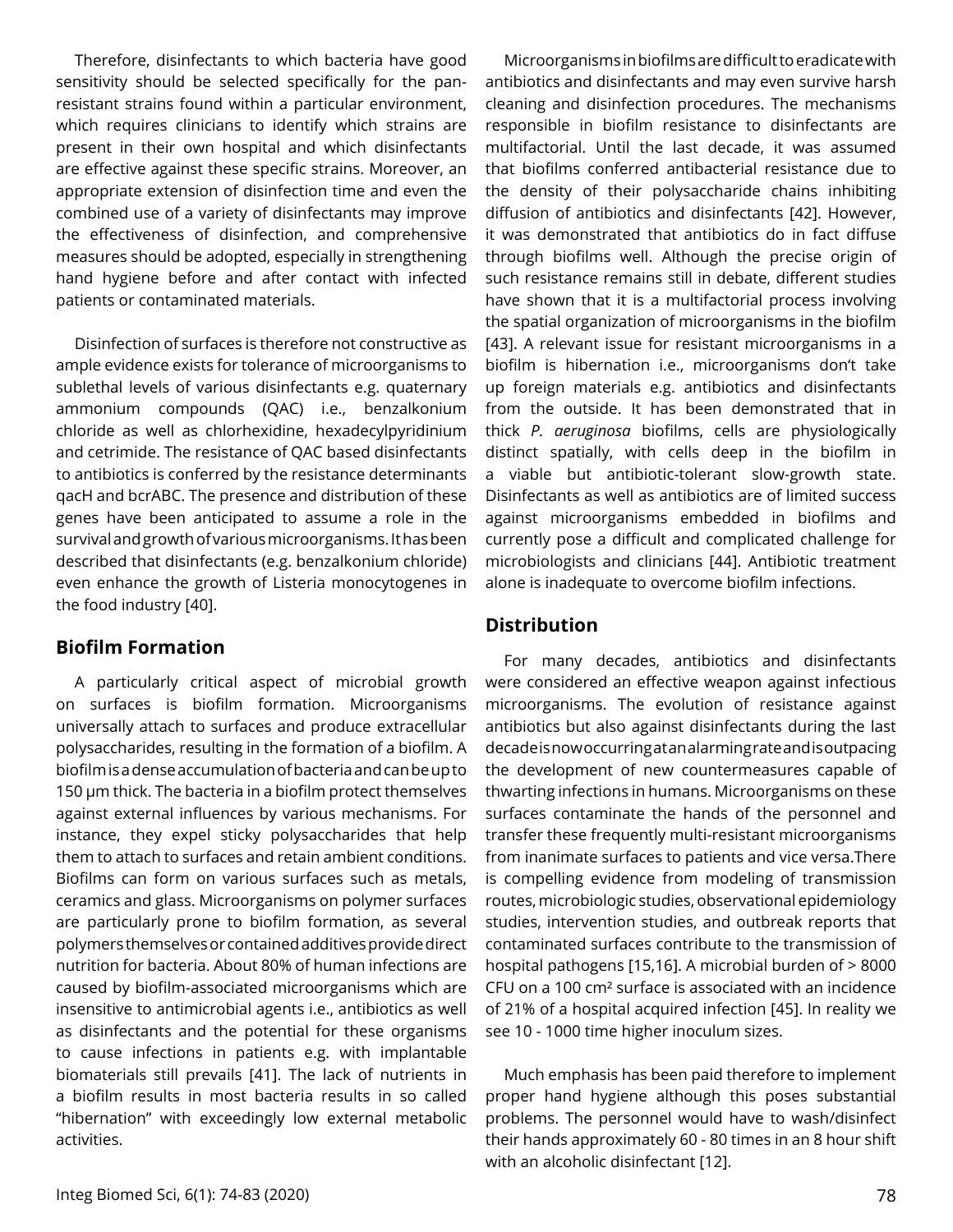Adequate hand hygiene takes at least 2 hours (60 x 2 minutes) in an 8 hours shift per person which is lost for patient care. All or nothing - If one person does not comply the entire construct is invalid.

### **Clinical Infections**

Healthcare associated infections due to antibiotic and disinfectant - resistant bacteria fail to respond to conventional therapy, resulting in greater risk of death and higher costs. Carbapenem-resistant Enterobacteriaceae (CRE) may be the most serious contemporary antibiotic resistance threat because of the number of different resistance mechanisms [32]. As a consequence nosocomial infections (NIs) or Hospital acquired infections (HAI) constitute an important worldwide health problem with high morbidity and mortality rates as well as economic consequences. NIs has become especially prominent in intensive care units (ICUs), where the incidence is two to five times greater than in the general in patient population. The causes of the increased risk for NIs in ICUs include the growing complexity of ICUs, the impaired host defense mechanisms of patients, invasive monitoring and procedures, exposure to multiple antibiotics and colonization by resistant microorganisms.

According to the European Center for Disease Prevention and Control, more than 3.2 million patients are estimated to acquire a healthcare-associated infection every year in European acute care hospitals [46]. Based on a conservative estimate, 10% of the European population is hospitalized each year. Thereof, it is assumed that 5% (3.8% on a general ward, 15.3% in intensive care units) acquire at least one nosocomial infection (NI). Based on

(33% [2201/6659] vs 15% [ 942/6352], respectively [48].

these figures, it can be estimated that a NI in Europe affects some 1.75 million hospitalized patients annually. Assuming a conservative 10% attributable mortality rate, this equals to a minimum of 175,000 deaths every year [3]. These figures do not include the disabilities caused by NIs, the decrease of healthy life expectancy, the impact on the loss of productivity due to early death or chronic illness. In addition there are - besides unacceptably high numbers of affected patients and deaths - annual costs reaching into several billions of dollars. An excess length of stay (mean, 10 d; median, 5 d; *p* = 0.007) and increased direct costs (mean difference, \$34,508; *p* = 0.008) have been described. In 2000, the US Centers for Disease Control and Prevention estimated the total costs of NIs to be in excess of 5 billion US \$. In Germany, it is estimated that approximately 2.4 billion  $\epsilon$  are spent annually for treatment of these infections [47]. The costs of treatment of nosocomial infections as a complication of the underlying illness - in accordance with the DRG not compensated by insurance.

Publications on the incidence and mortality of health care associated infections are scarce. An extended "Prevalence of Infection in Intensive Care (EPIC II) study" was performed about the global epidemiology of such infections. Demographic, physiological, bacteriological, therapeutic and outcome data were collected from 14,414 patients in 1265 participating ICUs from 75 countries on the study day. Analyses focused on the data from the 13,796 adult (>18 years) patients. On the day of the study, 7087 of 13,796 patients (51%) were considered infected; 9084 (71%) were receiving antibiotics. The ICU mortality rate of infected patients was more than twice that of non infected patients (25% [1688/6659] vs 11% [ 682/6352], respectively;  $P < .001$ ), as was the hospital mortality rate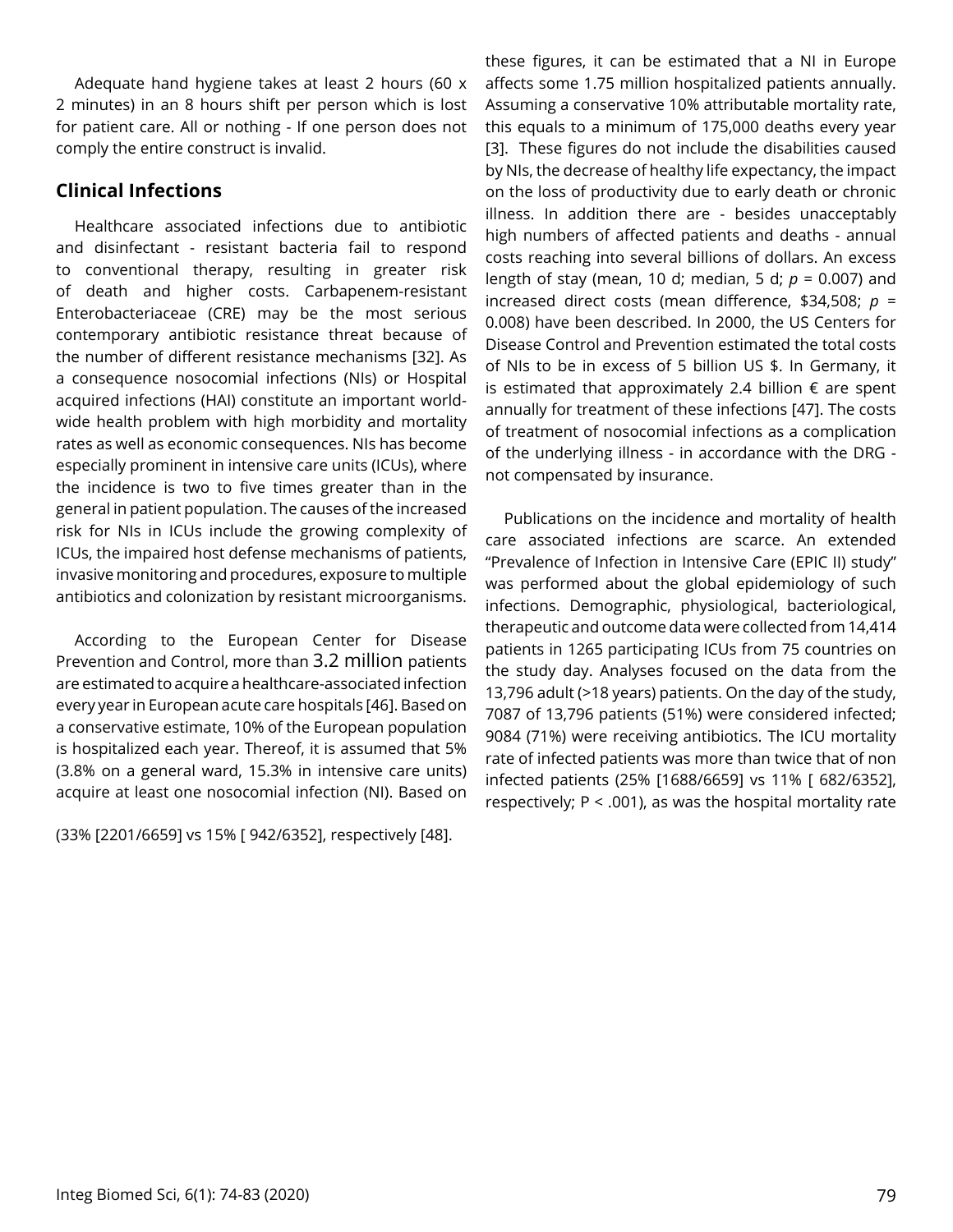

J.L. Vincent, J. Rello, J. Marshall, E. Silva, A. Anzueto, C.D. Martin, R. Moreno, J. Lipman, C. Gomersall, Y. Sakr, K. Reinhart, International Study of the Prevalence a Outcomes of Infection in Intensive Care Units, Jama 302(21), 2323-2329 (2009)

Risk assessment of the number of deaths occurring as a direct consequence of these infections has been estimated by the German society of Hospital hygiene: Taking the risk of death from a hospital acquired infection for the whole population in account a number of 1:2700 persons has been estimated. In contrast the risk of death from a car accident has been estimated with 1: 5000 which is substantially lower [49].

Appropriate use of antibiotics is important. There is increasing evidence to suggest that the use of appropriate and early antibiotics improves morbidity and mortality. Antibiotics should be administered at the right dose and for the appropriate duration. Daily ICU ward rounds with the microbiologist can lead to rational use of antibiotics tailored to benefit individual patients. Antibiotic-resistant bacteria prolong hospitalization, increase the risk of death, and require treatment with toxic and expensive antibiotics. Empirical use of broad spectrum antibiotics are often necessary as laboratory results are often not available for 48 h after the samples are sent to the laboratory for culture. Appropriate specimens include blood, urine, sputum, bronchoalveolar lavage, pus and wound swabs. Blood cultures are only positive for pathogen in one third of cases.

De-escalation involves early initiation of broadspectrum antibiotic therapy in patients with suspected sepsis without the availability of microbiology results. The increase in antibiotic resistant pathogens such as MRSA has led some investigators to suggest broader antibiotic coverage by adding a glycopeptide to carbapenem as the initial empirical therapy. This aggressive empirical regimen is continued for 24-48 h by which time laboratory tests have confirmed the causative organisms and sensitivities. If the microorganisms have been identified and the susceptibility of antibiotics is available deescalation i.e., the switch to a targeted small spectrum antibiotics can be implemented.

Health care-associated infections, which are widely seen as preventable and often caused by unsatisfactory hospital conditions or human error, are costing health care facilities more than \$30 billion annually and are, more importantly, claiming at least 100,000 lives per year that's 271 lives each day. To combat the alarming 5% of all hospital admissions that result in readmission due to conditions acquired in health care facilities, all staff and contractors should be well educated on how to minimize the spread of fatal infections [50,51]. The issue most  $\frac{1}{2}$  stressed for prevention of hospital acquired infections is meticulous hand hygiene. This however would require 50 - 80 times hand washing and disinfection. One problem remains the definition of "resistance" and how to measure resistance to a biocide. This has yet to be addressed globally, although the measurement of resistance is becoming more relevant, with regulators both in Europe and in the United States demanding that manufacturers provide evidence that their biocidal products will not impact on bacterial resistance. Alongside *in vitro* evidence of potential antimicrobial cross-resistance following biocide exposure, our understanding of the mechanisms of bacterial resistance and, more recently, our understanding of the effect of biocides to induce a mechanism(s) of resistance in bacteria has improved [52,53].

In order to block the spread of multiresistant microorganisms in the hospital, cutting off the transmission route is a particularly important strategy along with actively treating the infective source based on the sensitivity of the particular strain, which is determined by characterising the strain for drug resistance.

## **References**

- 1. Key facts documented by the world health organization. [https://www.who.int/gpsc/country\\_](https://www.who.int/gpsc/country_work/gpsc_ccisc_fact_sheet_en.pdf) [work/gpsc\\_ccisc\\_fact\\_sheet\\_en.pdf](https://www.who.int/gpsc/country_work/gpsc_ccisc_fact_sheet_en.pdf)
- 2. National nosocomial infections surveillance (Nnis) system report, data summary from january 1992 to june 2002, issued august 2002. *American Journal of Infection Control*. 2002; 30(8):458-475. DOI: [https://](https://dx.doi.org/10.1067/mic.2002.130032) [dx.doi.org/10.1067/mic.2002.130032](https://dx.doi.org/10.1067/mic.2002.130032)
- 3. ESCMID (Europe) 2005: 1.75 million patients affected, 175 000 deaths/year. Consensus conference ESCMID, Arlanda, 2015.
- 4. Klevens RM, Edwards JR, Richards CL, et al. Estimating health care-associated infections and deaths in U.S. hospitals, 2002. *Public Health Rep*. 2007; 122(2):160-166. DOI: [https://dx.doi.](https://dx.doi.org/10.1177/003335490712200205) [org/10.1177/003335490712200205](https://dx.doi.org/10.1177/003335490712200205)
- 5. Scott RD. The direct medical costs of healthcareassociated infections in US hospitals and the benefits of prevention.CDC. 2008. [http://www.cdc.gov/ncidod/](http://www.cdc.gov/ncidod/dhqp/pdf/Scott_CostPaper.pdf) [dhqp/pdf/Scott\\_CostPaper.pdf](http://www.cdc.gov/ncidod/dhqp/pdf/Scott_CostPaper.pdf)
- 6. Fair RJ, Tor Y. Antibiotics and bacterial resistance in the 21st century. *Perspect Medicin Chem*. 2014; 6:25- 64. DOI: <https://dx.doi.org/10.4137/PMC.S14459>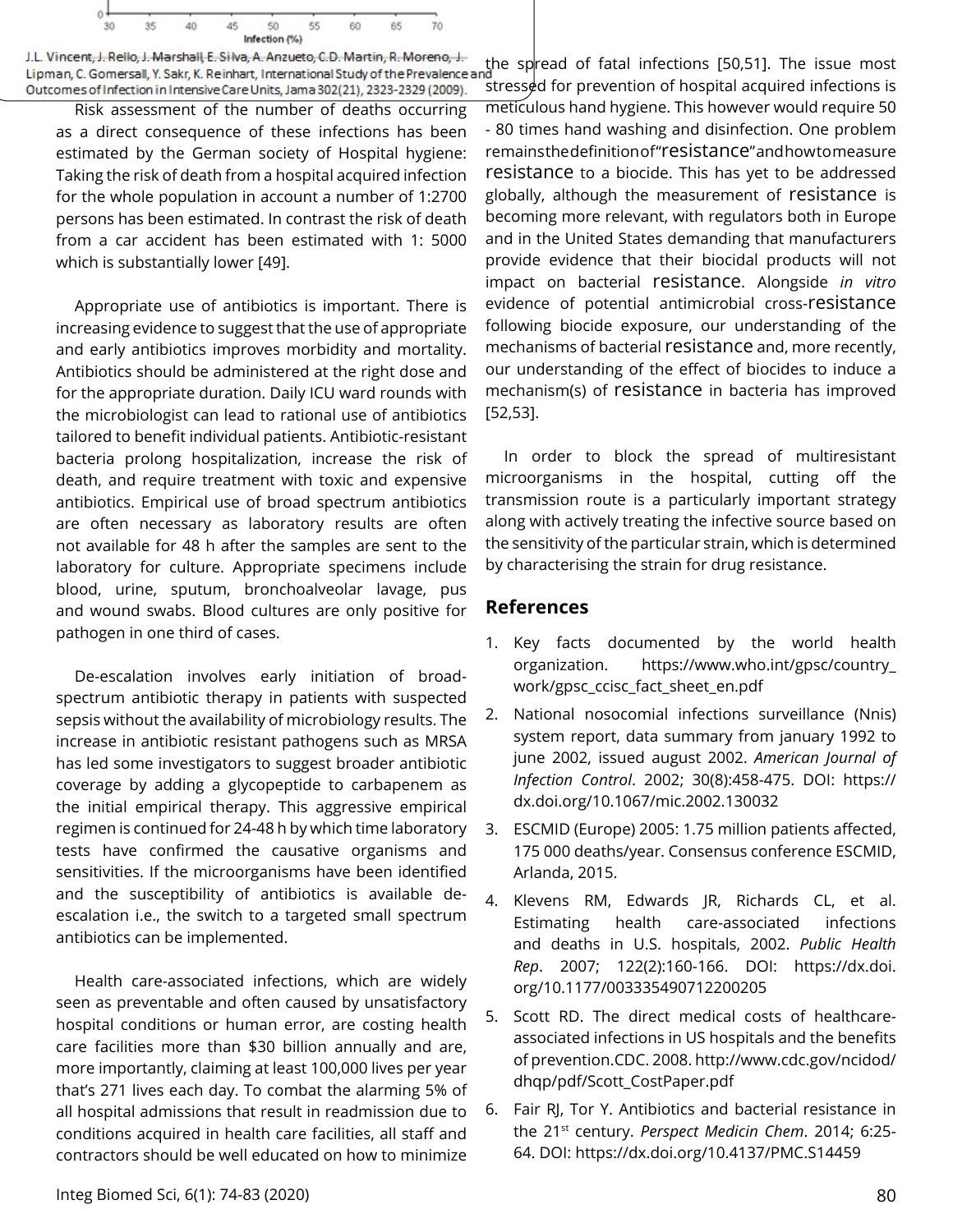- 7. Report: Prof.Dr. John Walker at the yearly nobellaureate meeting Lindau Germany August 2018. Spiegel online 2018
- 8. Multiresistente Mikroorganismen, Südddeutsche Zeitung 23./24. Februar 2018
- 9. Antibiotikaresistenzen: Expertengruppe der Vereinten Nationen schlägt Alarm. Deutsches Ärzteblatt. 2019; Available from: [https://www.aerzteblatt.](https://www.aerzteblatt.de/nachrichten/102758/Antibiotikaresistenzen-Expertengruppe-der-Vereinten-Nationen-schlaegt-Alarm) [de/nachrichten/102758/Antibiotikaresistenzen-](https://www.aerzteblatt.de/nachrichten/102758/Antibiotikaresistenzen-Expertengruppe-der-Vereinten-Nationen-schlaegt-Alarm)[Expertengruppe-der-Vereinten-Nationen-schlaegt-](https://www.aerzteblatt.de/nachrichten/102758/Antibiotikaresistenzen-Expertengruppe-der-Vereinten-Nationen-schlaegt-Alarm)[Alarm](https://www.aerzteblatt.de/nachrichten/102758/Antibiotikaresistenzen-Expertengruppe-der-Vereinten-Nationen-schlaegt-Alarm)
- 10. SepNet Critical Care Trials Group. Incidence of severe sepsis and septic shock in German intensive care units: the prospective, multicentre INSEP study. *Intensive Care Med*. 2016; 42(12):1980-1989. DOI: <https://dx.doi.org/10.1007/s00134-016-4504-3>
- 11. Prestinaci F, Pezzotti P, Pantosti A. Antimicrobial resistance: a global multifaceted phenomenon. *Pathog Glob Health*. 2015; 109(7):309-318. DOI: [https://](https://dx.doi.org/10.1179/2047773215Y.0000000030) [dx.doi.org/10.1179/2047773215Y.0000000030](https://dx.doi.org/10.1179/2047773215Y.0000000030)
- 12. FDA 2000. FDA Task Force on Antimicrobial Resistance: key recommendations and report, Washington, DC. FDA, Washington, DC. 2000; Available from: [https://](https://www.researchgate.net/publication/239857970_FDA_Task_Force_on_Antimicrobial_Resistance_Key_Recommendations_and_Report) [www.researchgate.net/publication/239857970\\_](https://www.researchgate.net/publication/239857970_FDA_Task_Force_on_Antimicrobial_Resistance_Key_Recommendations_and_Report) [FDA\\_Task\\_Force\\_on\\_Antimicrobial\\_Resistance\\_Key\\_](https://www.researchgate.net/publication/239857970_FDA_Task_Force_on_Antimicrobial_Resistance_Key_Recommendations_and_Report) [Recommendations\\_and\\_Report](https://www.researchgate.net/publication/239857970_FDA_Task_Force_on_Antimicrobial_Resistance_Key_Recommendations_and_Report)
- 13. Woodford N, Turton JF, Livermore DM. Multiresistant Gram-negative bacteria: the role of high-risk clones in the dissemination of antibiotic resistance. *FEMS Microbiol Rev*. 2011; 35(5):736-755. DOI: [https://](https://dx.doi.org/10.1111/j.1574-6976.2011.00268.x) [dx.doi.org/10.1111/j.1574-6976.2011.00268.x](https://dx.doi.org/10.1111/j.1574-6976.2011.00268.x)
- 14. Guggenbichler JP, Assadian O, Boeswald M, et al. Incidence and clinical implication of nosocomial infections associated with implantable biomaterials - catheters, ventilator-associated pneumonia, urinary tract infections. *GMS Krankenhhyg Interdiszip*. 2011; 6(1):Doc18. DOI: [https://dx.doi.org/10.3205/](https://dx.doi.org/10.3205/dgkh000175) [dgkh000175](https://dx.doi.org/10.3205/dgkh000175)
- 15. Russotto V, Cortegiani A, Raineri SM, et al. Bacterial contamination of inanimate surfaces and equipment in the intensive care unit. *J Intensive Care*. 2015; 3:54. DOI:<https://dx.doi.org/10.1186/s40560-015-0120-5>
- 16. Oumokhtar B, Lalami AEO, Benaicha N, et al. Environmental surfaces in healthcare setting: a great potential risk of pathogens transmission. 2017. [http://www.biomedres.info/abstract/environmental](http://www.biomedres.info/abstract/environmental-surfaces-in-healthcare-setting-a-great-potential-risk-of-pathogens-transmission-6779.html)[surfaces-in-healthcare-setting-a-great-potential-risk](http://www.biomedres.info/abstract/environmental-surfaces-in-healthcare-setting-a-great-potential-risk-of-pathogens-transmission-6779.html)[of-pathogens-transmission-6779.html](http://www.biomedres.info/abstract/environmental-surfaces-in-healthcare-setting-a-great-potential-risk-of-pathogens-transmission-6779.html)
- Integ Biomed Sci, 6(1): 74-83 (2020) 81 17. Smiseth OA, Steg PG, Sipido K, et al. Antibiotic

resistant pathogens found on 77 % of ECG lead wires: News from the european society of cardiology congress in vienna, august 30 to september 3, 2003. *J Am Coll Cardiol*. 2004; 43(4):691-697. DOI: [https://](https://dx.doi.org/10.1016/j.jacc.2003.11.025) [dx.doi.org/10.1016/j.jacc.2003.11.025](https://dx.doi.org/10.1016/j.jacc.2003.11.025)

- 18. Boyce JM. Environmental contamination makes an important contribution to hospital infection. *J Hosp Infect*. 2007; 65 Suppl 2:50-54. DOI: [https://dx.doi.](https://dx.doi.org/10.1016/S0195-6701(07)60015-2) [org/10.1016/S0195-6701\(07\)60015-2](https://dx.doi.org/10.1016/S0195-6701(07)60015-2)
- 19. McManus CJ, Kelley ST. Molecular survey of aeroplane bacterial contamination. *J Appl Microbiol*. 2005; 99(3):502-508. DOI: [https://dx.doi.org/10.1111/](https://dx.doi.org/10.1111/j.1365-2672.2005.02651.x) [j.1365-2672.2005.02651.x](https://dx.doi.org/10.1111/j.1365-2672.2005.02651.x)
- 20. Stephenson RE, Gutierrez D, Peters C, et al. Elucidation of bacteria found in car interiors and strategies to reduce the presence of potential pathogens. *Biofouling*. 2014; 30(3):337-346. DOI: [https://dx.doi.or](https://dx.doi.org/10.1080/08927014.2013.873418) [g/10.1080/08927014.2013.873418](https://dx.doi.org/10.1080/08927014.2013.873418)
- 21. Jarvis WR. Selected aspects of the socioeconomic impact of nosocomial infections: morbidity, mortality, cost, and prevention. *Infect Control Hosp Epidemiol*. 1996; 17(8):552-557. DOI: [https://dx.doi.](https://dx.doi.org/10.1086/647371) [org/10.1086/647371](https://dx.doi.org/10.1086/647371)
- 22. [Dame Sally Davies: Warning over "post-antibiotic](https://www.youtube.com/watch?v=PAmH75E0VkQ) [apocalypse". YouTube October 2019.](https://www.youtube.com/watch?v=PAmH75E0VkQ)
- 23. Hoff JC, Akin EW. Microbial resistance to disinfectants: mechanisms and significance. *Environ Health Perspect*. 1986; 69: 7-13. PMID: [https://www.ncbi.nlm.nih.gov/](https://www.ncbi.nlm.nih.gov/pubmed/3816738) [pubmed/3816738](https://www.ncbi.nlm.nih.gov/pubmed/3816738)
- 24. CDC 2010. Get smart: know when antibiotics work. Centers for Disease Control, Atlanta, GA: [www.cdc.](http://www.cdc.gov/Features/GetSmart) [gov/Features/GetSmart](http://www.cdc.gov/Features/GetSmart)
- 25. Zhang Y, Gu AZ, He M, et al. Subinhibitory concentrations of disinfectants promote the horizontal transfer of multidrug resistance genes within and across genera. *Environ Sci Technol*. 2017; 51(1):570-580. DOI: [https://dx.doi.org/10.1021/acs.](https://dx.doi.org/10.1021/acs.est.6b03132) [est.6b03132](https://dx.doi.org/10.1021/acs.est.6b03132)
- 26. WHO Guidelines on Hand Hygiene in Health Care: First Global Patient Safety Challenge *Clean Care Is Safer Care*. Available from: [https://www.who.int/](https://www.who.int/gpsc/5may/tools/who_guidelines-handhygiene_summary.pdf) [gpsc/5may/tools/who\\_guidelines-handhygiene\\_](https://www.who.int/gpsc/5may/tools/who_guidelines-handhygiene_summary.pdf) [summary.pdf](https://www.who.int/gpsc/5may/tools/who_guidelines-handhygiene_summary.pdf)
- 27. Ingram LO. Ethanol tolerance in bacteria. *Crit Rev Biotechnol*. 1990; 9(4):305-319. DOI: [https://dx.doi.](https://dx.doi.org/10.3109/07388558909036741) [org/10.3109/07388558909036741](https://dx.doi.org/10.3109/07388558909036741)
- 28. Haft RJF, Keating DH, Schwaegler T, et al. Correcting direct effects of ethanol on translation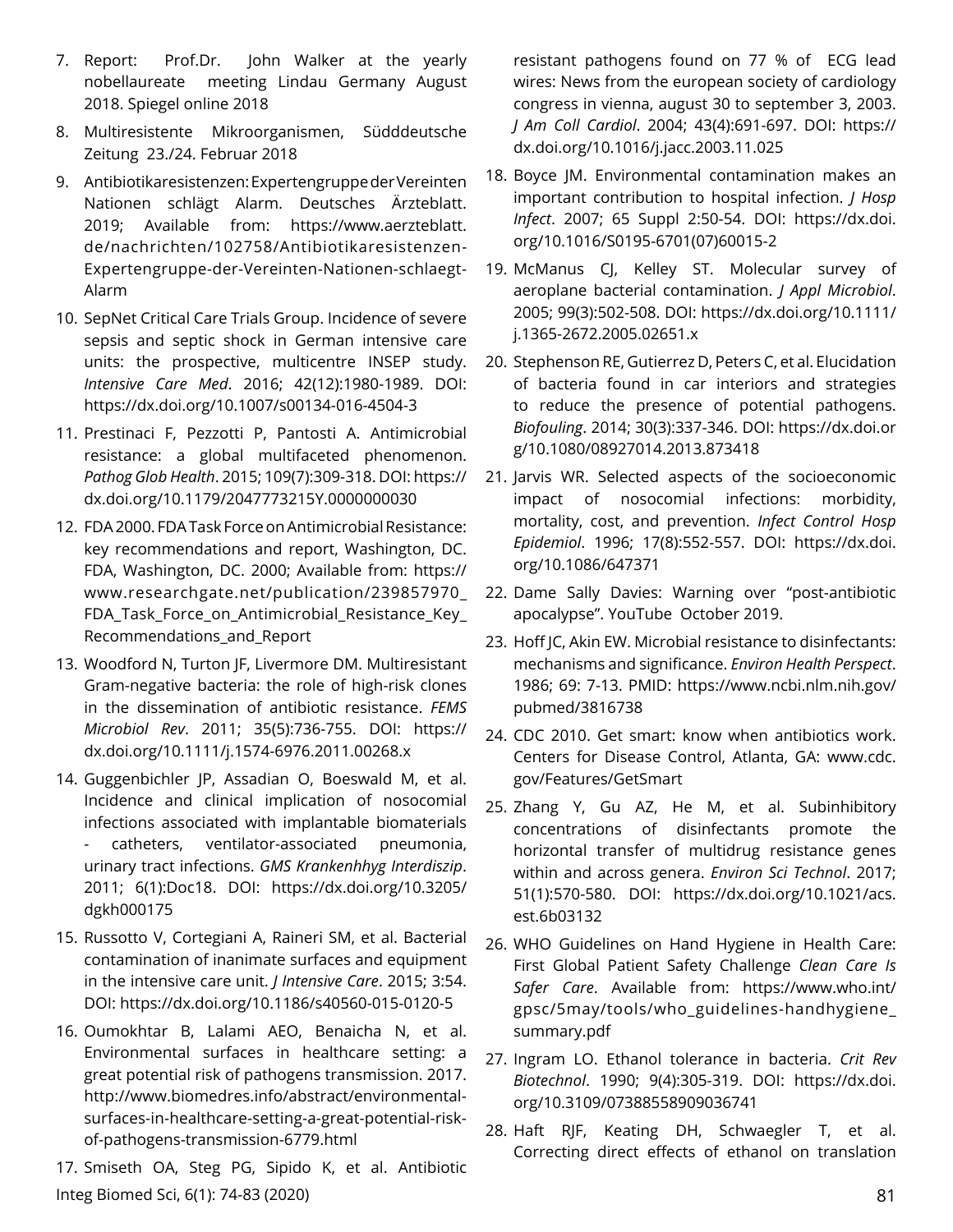and transcription machinery confers ethanol tolerance in bacteria. *Proc Natl Acad Sci USA*. 2014; 111(25):E2576-2585. DOI: [https://dx.doi.org/10.1073/](https://dx.doi.org/10.1073/pnas.1401853111) [pnas.1401853111](https://dx.doi.org/10.1073/pnas.1401853111)

- 29. Lusta KA, Leonovitch OA, Tolstorukov II, et al. Constitutive biosynthesis and localization of alcohol oxidase in the ethanol-insensitive catabolite repression mutant ecr1 of the yeast Pichia methanolica. *Biochemistry Mosc*. 2000; 65(5):604-608. PMID: [https://](https://www.ncbi.nlm.nih.gov/pubmed/10851039) [www.ncbi.nlm.nih.gov/pubmed/10851039](https://www.ncbi.nlm.nih.gov/pubmed/10851039)
- 30. [https://www.srf.ch/news/p/schweizweit-groesster](https://www.srf.ch/news/p/schweizweit-groesster-fall-eines-multiresistenten-spitalkeims)[fall-eines-multiresistenten-spitalkeims](https://www.srf.ch/news/p/schweizweit-groesster-fall-eines-multiresistenten-spitalkeims).
- 31. Kramer A, Schwebke I, Kampf G. How long do nosocomial pathogens persist on inanimate surfaces? A systematic review. *BMC Infectious Diseases*. 2006; 6(1):130. DOI: [https://dx.doi.org/10.1186/1471-2334-](https://dx.doi.org/10.1186/1471-2334-6-130) [6-130](https://dx.doi.org/10.1186/1471-2334-6-130)
- 32. Guo W, Shan K, Xu B, Li J. Determining the resistance of carbapenem-resistant Klebsiella pneumoniae to common disinfectants and elucidating the underlying resistance mechanisms. *Pathog Glob Health*. 2015; 109(4):184-92. PMID: [https://www.ncbi.nlm.nih.gov/](https://www.ncbi.nlm.nih.gov/pubmed/26184804) [pubmed/26184804](https://www.ncbi.nlm.nih.gov/pubmed/26184804)
- 33. Abuzaid A, Hamouda A, Amyes SG. Klebsiella pneumoniae susceptibility to biocides and its association with cepA, qacΔE and qacE efflux pump genes and antibiotic resistance. *J Hosp Infect*. 2012; 81(2):87-91. PMID: [https://www.ncbi.nlm.nih.gov/](https://www.ncbi.nlm.nih.gov/pubmed/22498639) [pubmed/22498639](https://www.ncbi.nlm.nih.gov/pubmed/22498639)
- 34. Duran N, Temiz M, Duran GG, Eryılmaz N, Jenedi K.Relationship between the resistance genes to quaternary ammonium compounds and antibiotic resistance in staphylococci isolated from surgical site infections. *Med Sci Monit*. 2014; 20:544-550. PMID: <https://www.ncbi.nlm.nih.gov/pubmed/24691183>
- 35. Longtin J, Seah C, Siebert K, et al. Distribution of antiseptic resistance genes qacA, qacB, and smr in methicillin-resistant Staphylococcus aureus isolated in Toronto, Canada, from 2005 to 2009. *Antimicrob Agents Chemother*. 2011; 55(6):2999-3001. DOI: <https://dx.doi.org/10.1128/AAC.01707-10>
- 36. Levy SB. Active efflux, a common mechanism for biocide and antibiotic resistance. *J Appl Microbiol*. 2002; 92 Suppl:65S-71S. PMID: [https://www.ncbi.nlm.](https://www.ncbi.nlm.nih.gov/pubmed/12000614) [nih.gov/pubmed/12000614](https://www.ncbi.nlm.nih.gov/pubmed/12000614)
- 37. Soto SM. Role of efflux pumps in the antibiotic resistance of bacteria embedded in a biofilm. *Virulence*. 2013; 4(3): 223–229. PMID: [https://www.](https://www.ncbi.nlm.nih.gov/pubmed/23380871) [ncbi.nlm.nih.gov/pubmed/23380871](https://www.ncbi.nlm.nih.gov/pubmed/23380871)
- 38. Nolivos S, Cayron J, Dedieu A, et al. Role of AcrAB-TolC multidrug efflux pump in drug-resistance acquisition by plasmid transfer. *Science*. 2019; 364(6442): 778- 782. DOI: <http://10.0.4.102/science.aav6390>
- 39. McGann P, Kwak YI, Summers A, et al. Detection of qacA/B in clinical isolates of methicillin-resistant Staphylococcus aureus from a regional healthcare network in the eastern United States. *Infect Control Hosp Epidemiol*. 2011; 32(11):1116-1119. PMID: <https://www.ncbi.nlm.nih.gov/pubmed/22011540>
- 40. Møretrø T, Schirmer BCT, Heir E, et al. Tolerance to quaternary ammonium compound disinfectants may enhance growth of Listeria monocytogenes in the food industry. *Int J Food Microbiol.* 2017; 241:215-224. DOI: <https://dx.doi.org/10.1016/j.ijfoodmicro.2016.10.025>
- 41. Dubois-Brissonnet F, Trotier E, Briandet R. The biofilm lifestyle involves an increase in bacterial membrane saturated fatty acids. *Front Microbiol*. 2016; 7:1673. DOI:<https://dx.doi.org/10.3389/fmicb.2016.01673>
- 42. Bridier A, Briandet R, Thomas V, et al. Resistance of bacterial biofilms to disinfectants: a review. *Biofouling*. 2011; 27(9):1017-1032. DOI: [https://dx.doi.org/10.108](https://dx.doi.org/10.1080/08927014.2011.626899) [0/08927014.2011.626899](https://dx.doi.org/10.1080/08927014.2011.626899)
- 43. Williamson KS, Richards LA, Perez-Osorio AC, et al. Heterogeneity in Pseudomonas aeruginosa biofilms includes expression of ribosome hibernation factors in the antibiotic-tolerant subpopulation and hypoxiainduced stress response in the metabolically active population. *J Bacteriol*. 2012; 194(8):2062-2073. DOI: <https://dx.doi.org/10.1128/JB.00022-12>
- 44. Costerton JW, Montanaro L, Arciola CR. Biofilm in implant infections: its production and regulation. *Int J Artif Organs*. 2005; 28(11):1062-1068. DOI: [https://](https://dx.doi.org/10.1177/039139880502801103) [dx.doi.org/10.1177/039139880502801103](https://dx.doi.org/10.1177/039139880502801103)
- 45. [http://www.copper.com.au/copper/wcms/en/home/](http://www.copper.com.au/copper/wcms/en/home/Infection-Control.pdf) [Infection-Control.pdf](http://www.copper.com.au/copper/wcms/en/home/Infection-Control.pdf)
- 46. Martin M, Zingg W, Hansen S, et al. Public reporting of healthcare-associated infection data in Europe. What are the views of infection prevention opinion leaders? *J Hosp Infect*. 2013; 83(2):94-98. PMID: [https://www.](https://www.ncbi.nlm.nih.gov/pubmed/23273963) [ncbi.nlm.nih.gov/pubmed/23273963](https://www.ncbi.nlm.nih.gov/pubmed/23273963)
- 47. Safdar N, Crnich CJ, Maki DG. Nosocomial infections in the intensive care unit associated with invasive medical devices. *Curr Infect Dis Rep*. 2001; 3(6):487- 495. DOI: [https://dx.doi.org/10.1007/s11908-001-](https://dx.doi.org/10.1007/s11908-001-0085-5) [0085-5](https://dx.doi.org/10.1007/s11908-001-0085-5)
- 48. Vincent JL, Rello J, Marshall J, et al. International study of the prevalence and outcomes of infection in intensive care units. *JAMA*. 2009; 302(21):2323-2329.

Integ Biomed Sci, 6(1): 74-83 (2020) 82